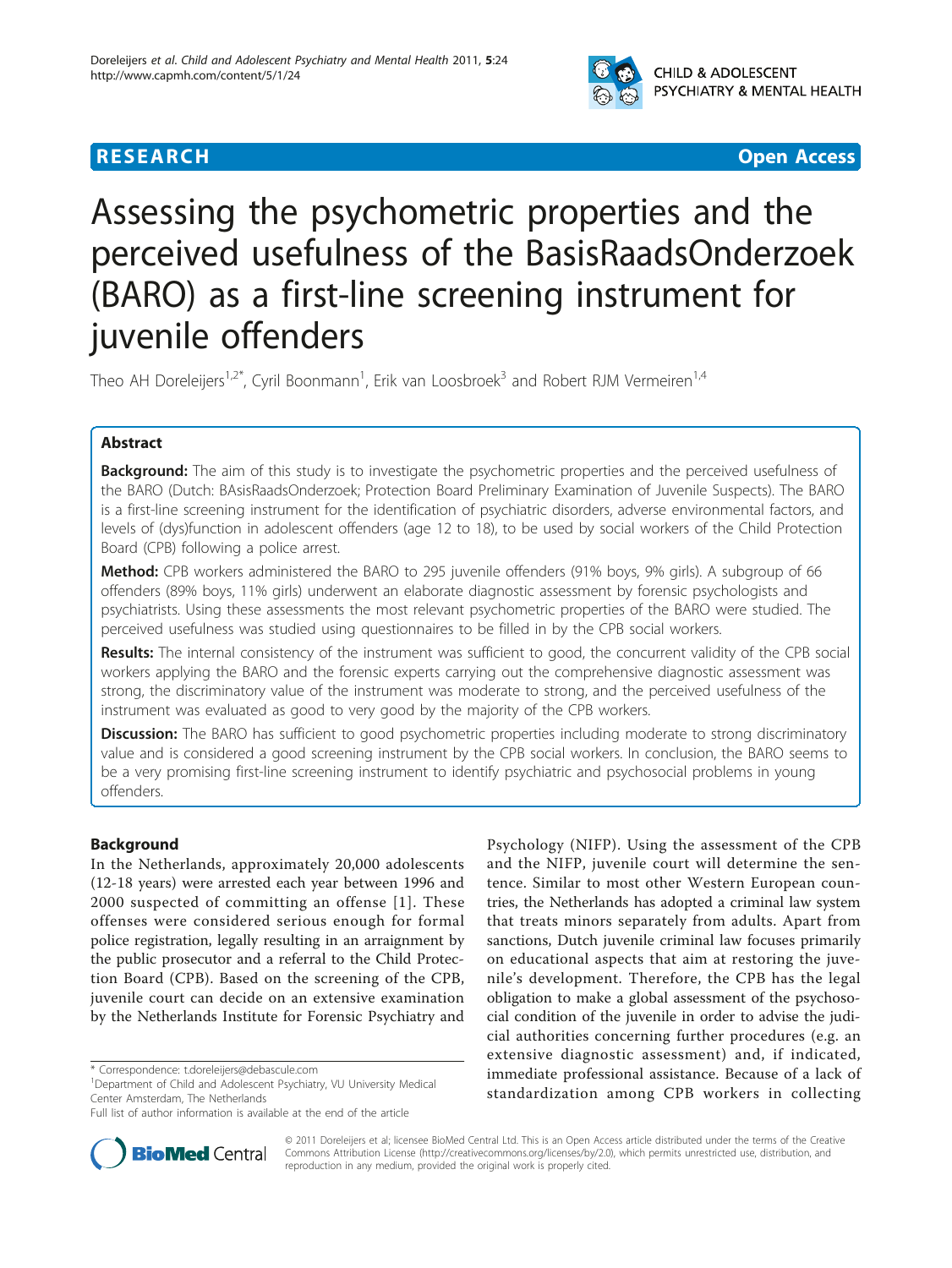information, an initiative was taken to develop an instrument with the capability of identifying youths at risk for psychiatric disorders and serious psychosocial problems [[2\]](#page-5-0).

Earlier research showed that psychosocial adversity is different for offenders and non-offenders, as well as for various groups of offenders [[3-5](#page-5-0)]. Moreover, psychiatric disorders and psychosocial dysfunction are predictive for future delinquency and reoffending [\[6-](#page-5-0)[9\]](#page-6-0). To reduce reoffending, it is of great importance to identify those juvenile offenders suffering from psychiatric disorders and psychosocial problems, and treat them in line with their needs. In their responsibility to prevent recidivism and stimulate a positive development of the youth at risk, child welfare services (e.g. CPB) should be able to identify risk and protective factors for psychiatric disorders and psychosocial problems in juvenile offenders. For this purpose a valid and reliable first-line screening instrument useful to CPB workers was needed. The assessment by the CPB worker should provide the judicial authorities necessary information for standardized court decision taking (e.g. immediate punishment, further police investigation, continuation/suspension of the imprisonment). The instrument should be able to recognize individuals in need of immediate help and/or extensive assessment. For such purposes it is important to identify cases accurately (sensitivity: the ability to identify true positives) and to avoid recognizing noncases as cases (specificity: the ability to identify negative results) [[10](#page-6-0)]. In addition, the procedures must be transparent, they should be carried out within a couple of days, and the investigator-based variability should be minimal. The aim of the BARO project (Dutch: BAsis-RaadsOnderzoek; Protection Board Preliminary Examination of Juvenile Suspects) was to develop an instrument that offers more than a numerical risk score. Because the result has to guide the decision-making process of the judicial authorities, it should be a comprehensive - and still easy to compose - evidence based report describing the adolescent's functioning and dysfunction in his/her life.

## Development of the BARO

The BARO was developed using risk factors well known from the literature and by means of secondary analyses of data from a psychiatric prevalence study in adjudicated adolescents [\[11](#page-6-0)]. In that study, sociodemographic (age, sex, ethnicity, living situation, parental work/profession level, family size) and offense related data (charges, former convictions, seriousness and damage/ injury as a result of the offense) had been collected in a representative group of 108 adolescents (99% boys, 1% girls) 12 to 18 years old. In order to assess psychiatric disorders, screening instruments like the CBCL [\[12\]](#page-6-0) and the YSR [[12](#page-6-0)], and standardized psychiatric interviews (Child Assessment Schedule (CAS; [[13](#page-6-0)]); the Graham-Rutter Interview; [\[14\]](#page-6-0); parts of the translated 'Juvenile Justice Assessment Inventory' (JJAI; [[15\]](#page-6-0))) had been administered. To determine intelligence a non-languagesensitive intelligence test, the Raven Progressive Matrices [\[16](#page-6-0)], was applied.

First, a semi-structured interview was constructed, which covered nine domains of development, psychiatric disorders and psychosocial (dys)function, based on the topical literature: delinquent behaviour, physical condition, psychological development, internalizing problems, externalizing problems, functioning at home, functioning at school, functioning during leisure time and environment/circumstances. After having investigated all aspects of a domain, a four point Likert type score was given, reflecting the concern by domain (no, some, much, very much). In case of no information, the examiner can fill in no information. In order to provide the investigative magistrate with information on the quality of the data for every domain, whether the scoring was based on mono or multi informant data (e.g. adolescent, parent, school, guardian, police) has to be indicated [[2](#page-5-0)].

In addition, in order to support the more or less qualitative information with an empirically based numerical risk score, a discriminant analysis was performed to determine what combination of risk factors collected in the interview and questionnaires best predicted the presence of a psychiatric disorder or psychosocial problems. In total, ten items turned out to possess the required capacity to discriminate between suspects with and without a psychiatric disorder or psychosocial problems (Table [1\)](#page-2-0). The first five items stemmed from interviews with and questionnaires taken from the juvenile offender comprising a Youth-index (Y-index), while the next five items stemmed from the parents' interviews and questionnaires and led to the Parent-index (P-index). Together, ten items formed the Youth & Parent index (Y&P-index). When using the Y-index only, a correct prediction could be obtained for 72% of cases. When using the Y&P-index, 88% of cases were correctly classified [\[2\]](#page-5-0).

Finally, in collaboration with the CPB, a standard instrument layout was worked out:

1. the front page for all relevant personal and (historical) offense related information (standardized and fit for computer processing);

2. the *protocol* describing the rights of the adolescent and caregivers, and regarding the duties of the examiner;

3. the semi-structured interview on the nine domains of development and functioning. For reasons of reliability, the aim was to collect information from the adolescent, the caregivers and, if possible, a third informant (e. g. a teacher);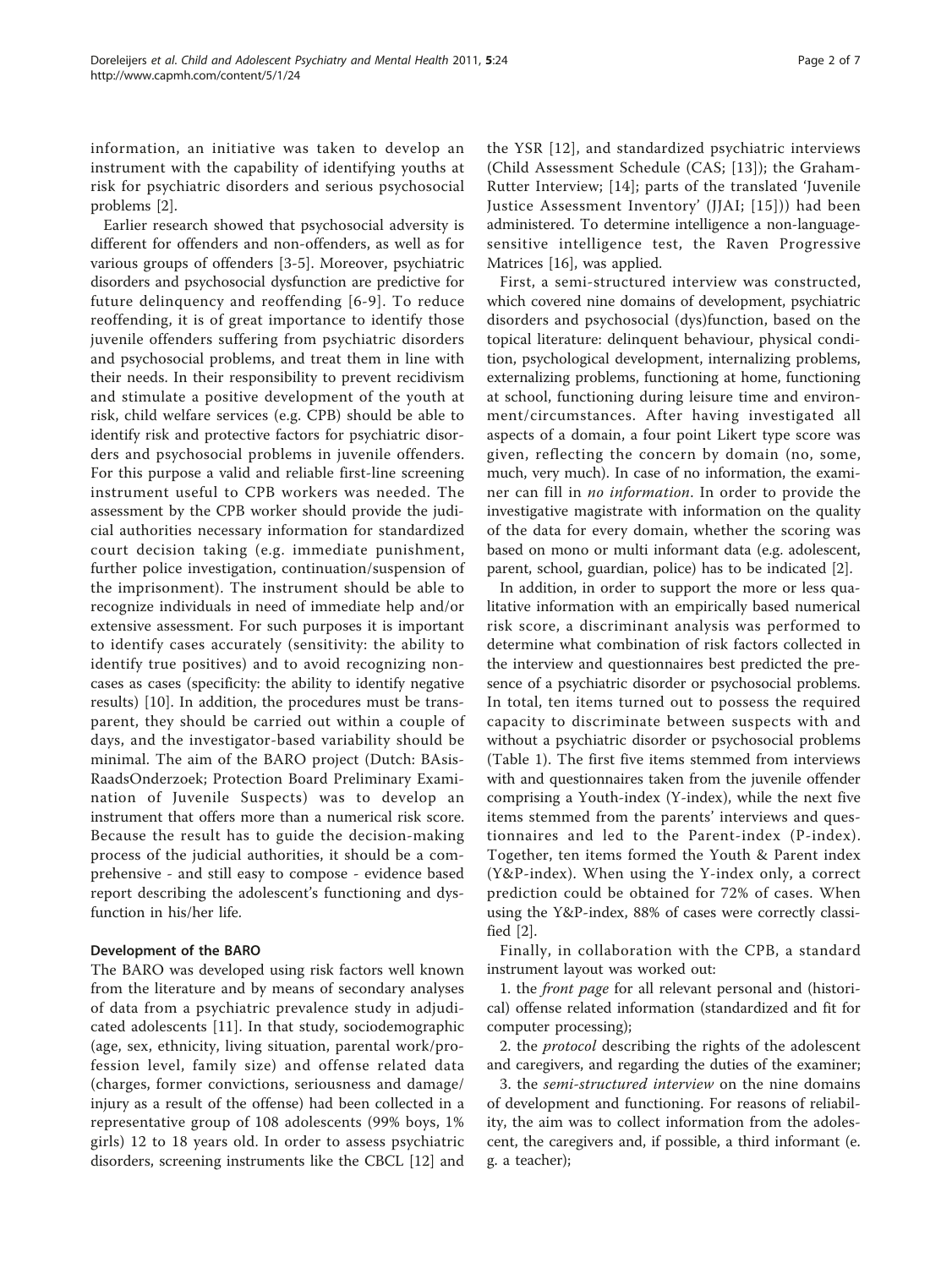#### <span id="page-2-0"></span>Table 1 Index questions

| Youth          |                                                                                                                              |  |  |  |  |  |
|----------------|------------------------------------------------------------------------------------------------------------------------------|--|--|--|--|--|
|                | Do you have trouble in school? (no, yes)                                                                                     |  |  |  |  |  |
| 2              | Is there extrafamilial violence? (none, mild, moderate, serious)                                                             |  |  |  |  |  |
| 3              | Have you ever been placed out of your home? (no, yes)                                                                        |  |  |  |  |  |
| $\overline{4}$ | Do you have pain symptoms? (none, mild, moderate, serious)                                                                   |  |  |  |  |  |
| 5              | Do you have problems resulting from alcohol/drugs? (none, mild, moderate, serious)                                           |  |  |  |  |  |
| Parent(s)      |                                                                                                                              |  |  |  |  |  |
| 6              | How many times did the adolescent have contact with the police in the past? (never, 1 time, 2 or 3 times, more than 3 times) |  |  |  |  |  |
| 7              | Does the adolescent have problems getting along with his/her teachers? (none, some, many)                                    |  |  |  |  |  |
| 8              | Has the father ever had professional assistance from a mental health agency? (no, yes)                                       |  |  |  |  |  |
| 9              | Does the adolescent have a history of dangerous behaviour? (never, sometimes, often)                                         |  |  |  |  |  |
| 10             | How would you describe the mood of the adolescent? (good, somewhat problematic, seriously problematic)                       |  |  |  |  |  |

4. the score sheet by domain (providing a summary score for all informants);

5. the Y&P-index questions with a Likert type score system;

6. the judicial decision tree assisting the advisory process;

7. the report format layout.

A user guide was added [\[2](#page-5-0)].

The secondary analysis led to the Dutch version. The instrument was also translated into English, German, Russian and Finnish. It is being used in Switzerland, Austria and Finland. The German-language version was validated in Switzerland [\[17\]](#page-6-0).

### Current study

After the development of the instrument this study was carried out in order to assess the psychometric properties for psychiatric disorders and psychosocial problems and the perceived usefulness of the BARO.

## Method

#### Subjects

In three judicial districts (urban, suburban and rural areas) 295 BAROs were administered. All juveniles were referred to the CPB suspected of committing an offense.

Because the BARO was the standard screening instrument for the global assessment, all referred juveniles were consecutively included. For reasons of readability the juveniles will be referred to as offenders, although they were officially only suspected of a criminal offense. Mean age of the subjects was 15.9 years  $(SD = 1.8;$  range: 8.5 - 18.9); 91% were boys and 9% girls. The ethnic backgrounds of the subjects were: 57% Dutch, 7% Turkish, 13% Moroccan, 7% Surinamese and 16% 'other'. Most adolescents (95%) lived with (at least one of) their biological parents at the time of their arrest. The majority attended school (94%). Only a small group had had a child protection measure in the past (5%), or had ever been admitted to an inpatient service (6%). Sixty-one percent of the subjects had been accused of a single offense, 31% of two offenses and 8% of three or more offenses. The nature of the offenses was: 48% property offenses, 21% offenses against public order and authorities, 19% assault, 14% aggression against property (e.g. fire setting), 7% sex offenses, and 3% other types of offenses. Fortyone percent of the subjects had a history of registration by the police. Table 2 demonstrates the concern of the CPB worker by domains of the BARO. On most domains there was generally no to some concern. Only a small subgroup is characterized by (very) much concern.

#### Table 2 Concern by domains of the BARO

|                           | No         | Some       | Much      | Very much | No information |
|---------------------------|------------|------------|-----------|-----------|----------------|
|                           | % (N)      | % (N)      | % (N)     | % (N)     | % (N)          |
| Delinguent behaviour      | 18.6 (55)  | 51.2 (151) | 20.0(59)  | 5.1(15)   | 5.1(15)        |
| Physical condition        | 83.1 (245) | 12.5(37)   | 1.0(3)    | 0.3(1)    | 3.1(9)         |
| Psychological development | 51.9 (153) | 30.8(91)   | 12.5(37)  | 1.4(4)    | 3.4(10)        |
| Internalizing problems    | 52.2 (154) | 29.8 (88)  | 10.5(31)  | 3.4(10)   | 4.1(12)        |
| Externalizing problems    | 47.1 (139) | 35.9 (106) | 11.5(34)  | 2.0(6)    | 3.4(10)        |
| Functioning at home       | 53.2 (157) | 21.7(64)   | 14.6(43)  | 5.8 (17)  | 4.7(14)        |
| Functioning at school     | 38.0 (112) | 34.6 (102) | 18.3(54)  | 2.7(8)    | 6.4(19)        |
| Functioning leisure time  | 45.8 (135) | 35.9 (106) | 12.5(37)  | 2.7(8)    | 3.1(9)         |
| Environment/circumstances | 41.0 (121) | 32.2 (95)  | 19.0 (56) | 3.4(10)   | 4.4(13)        |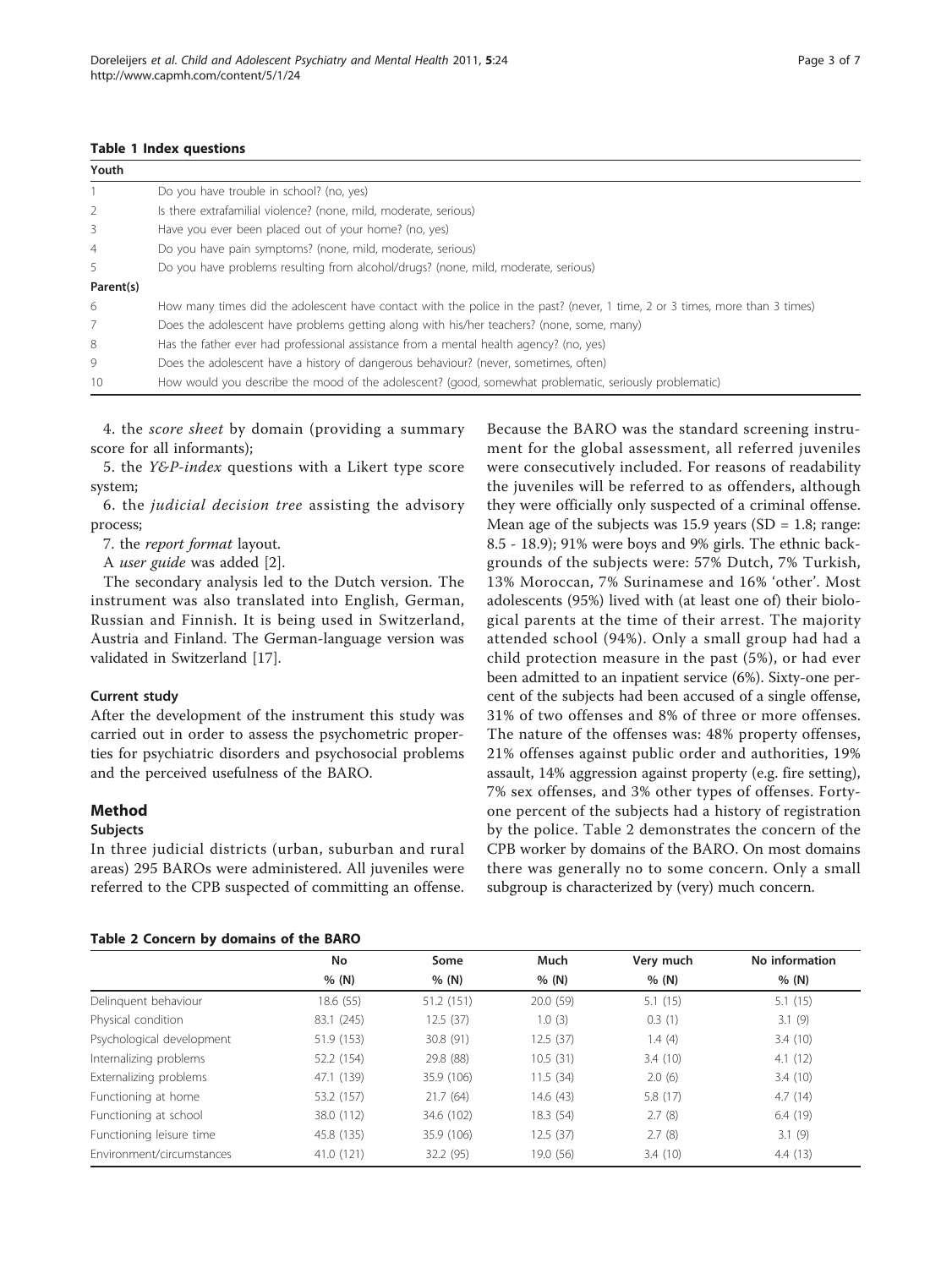Sixty-six offenders (89% boys, 11% girls; 17 court ordered and 49 voluntarily) underwent an elaborate diagnostic assessment by forensic experts (psychologist and child psychiatrist). These sixty-six offenders did not differ from the total BARO sample on age, gender or type of offense. Both the psychologist and the child psychiatrist assigned DSM-IV diagnoses. Final psychiatric diagnostic classification was done during a multidisciplinary consensus meeting. For validation of the BARO completed by the CPB workers, the multidisciplinary forensic expert group (psychologist and psychiatrist) completed the BARO domain score sheet blindly after the diagnostic investigation.

#### Procedure

First, the internal consistency of the domain score sheet and the Y-index, P-index and Y&P-index was calculated by means of Cronbach's alpha. Second, the concurrent validity of the instrument was calculated for the participants that underwent the global screening by means of the BARO as well as the elaborate forensic diagnostic assessment. The concurrent validity was based on the correlation of the BARO domain scores (providing a summary score for all informants) assigned by the CPB workers and the forensic experts. In statistical research r < .30 is considered a small correlation, .30 < r < .50 a moderate correlation and  $r > .50$  a strong correlation [[18](#page-6-0)]. However, whether a correlation is poor, sufficient or good depends of the field of research. The discriminatory value of the domain sum score, Y-index and Y&P-index was examined by means of Receiver Operator Characteristics (ROC) estimation. The relationship between the true and false positive rates is demonstrated in a ROC curve, which is a plot of these two rates for every, or given, cut-off point. The area under the curve (AUC) represents a cumulative index of the sensitivity and the specificity at each possible cut-off point. A value of .50 of the AUC indicates chance level and 1.0 indicates a perfect diagnostic tool [\[19,20](#page-6-0)]. An AUC < .60 is considered small, .60 < AUC < .80 moderate and  $AUC > .80$  strong [\[21](#page-6-0)].

Finally, the perceived usefulness of the instrument was analyzed by descriptive statistics of an additional evaluation form the CPB workers filled out after completing the BARO. This form contained open questions (e.g. What items do you want to be added to the instrument?) as well as multiple-choice questions with Likert type scales (e.g. How useful is the instrument for final advice?). For some responses, four point scales were designed and administered to obtain more quantitative information about the various quality items.

The study was approved by the Dutch Ministry of Justice.

## Results

## Internal consistency

The Cronbach's alpha of the items included in the domain score sheet turned out to be good (0.88). For the Y-index (0.45) and the P-index (0.56) separately, poor Cronbach's alphas were computed. However, the combined Y&P-index Cronbach's alpha was sufficient (0.70).

## Concurrent validity

The concurrent validity of the domain score ratings of the CPB workers and the forensic experts was strong (r  $= .69$ ; p  $< .001$ ).

#### Discriminatory value

The discriminatory value of the domain score, measured by the AUC, was strong, namely 0.81 (95% CI: 0.69 - 0.93, p < 0.0001). Among the different possible cut-off points, the one with optimal sensitivity and specificity was selected. With a cut-off of 6.5, the optimal sensitivity was 77% and the optimal specificity 76% (Figure 1).

When using the Y-index only, the AUC was moderate (0.77, 95% CI: 0.66 - 0.89, p < 0.0001). The cut-off of 6.5 was considered optimal, corresponding to a sensitivity of 81% and a specificity of 69% (Figure [2](#page-4-0)).

For the Y&P-index, the AUC reached a moderate level of 0.79 (95% CI: 0.67 - 0.91, p < 0.0001). The optimal cut-off of 13.5 had a sensitivity of 77% and a specificity of 72% (Figure [3\)](#page-4-0).

#### Perceived usefulness

The majority of the CPB workers evaluated the usefulness of the instrument as good to very good (79.4%), while another 12.2% described the usefulness to be moderate. Only 0.3% of the CPB workers responded that the instrument as a whole was impractical. Most raters examined all domains of disorders and (dys)

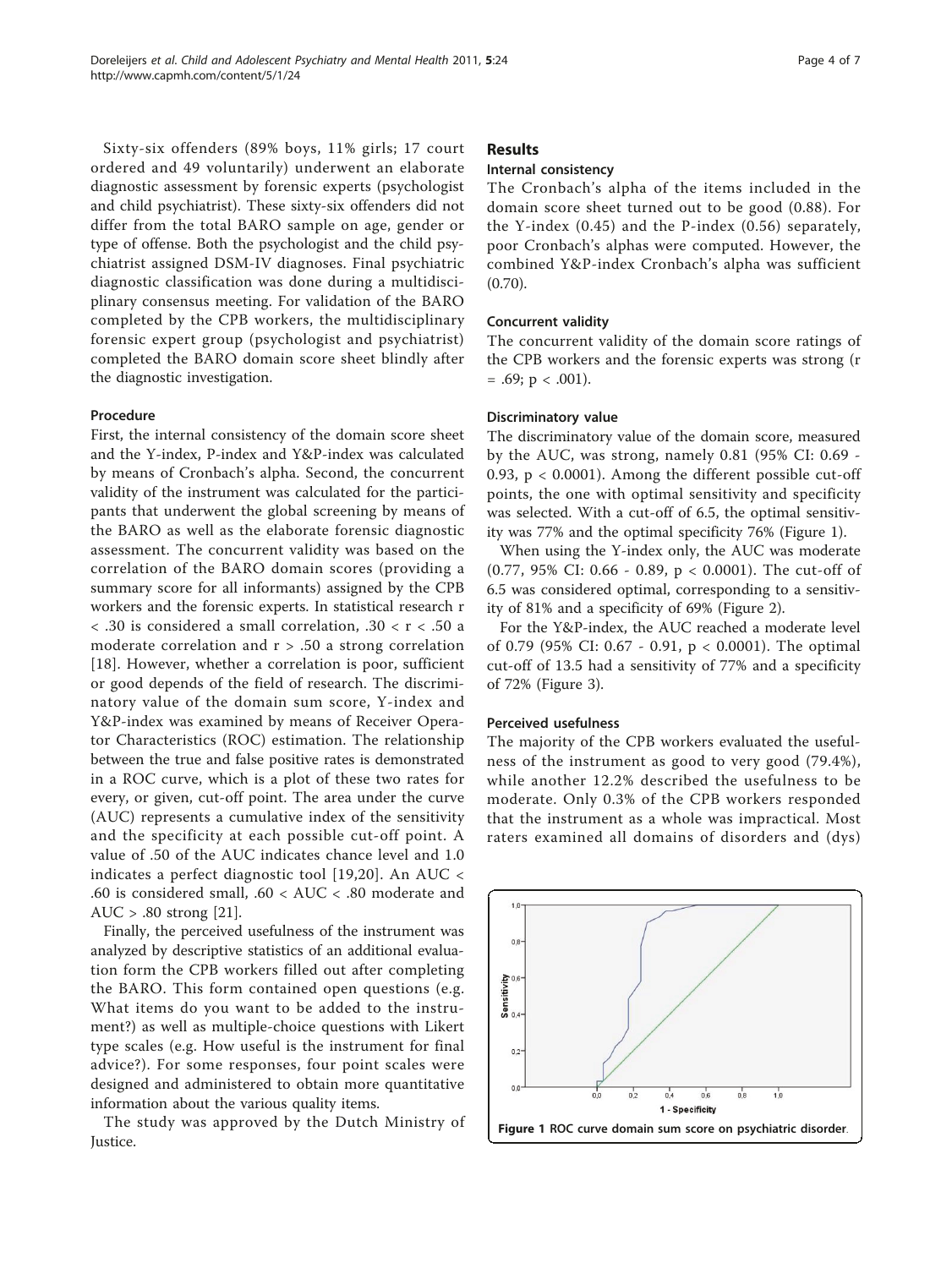<span id="page-4-0"></span>

function (84%), and in the majority of cases, two or more informants had been consulted (89%). In order to formulate the optimal advice, 16.3% of the social workers expressed a need for more information. Seventeen percent of the respondents suggested additional topics (e.g. pedagogical capacities of parents and family history). Concerning the weightings of the domain scores, three quarters of the CPB workers did not mention difficulties.

Almost all CPB workers ( $N = 285$ ) registered the duration of the BARO administration with the youth, which was on average 74.9 minutes (95% CI: 71.5 - 78.4). The BARO interview with the parents was registered for 248 contacts and took on average 70.4 minutes (95% CI: 67.1 - 73.7). For 87 cases only, was the school contacted, which took on average 22.9 minutes (95% CI: 19.6 - 26.2).

## Discussion

Until the development of the BARO, a standardized screening instrument was not available for CPB workers, resulting in a vast qualitative and quantitative variety of reports. As a result, it was not clear why some juvenile offenders were referred for specialized forensic



diagnostic assessment, while others were not. Because of the need to use standardized screening methods and to increase the reliability and validity of the diagnostic work of the CPB, the development of a screening instrument was initiated. As a consequence of the advisory role of the CPB in the juvenile criminal justice system, both objectivity and completeness were necessary, which was achieved by developing a comprehensive interview and a scoring system. The information obtained from the interview results in a written report, according to the preference of the juvenile court, while the scoring system serves as an empirically based risk estimate. One of the tasks of social workers of the CPB is the examination of young offenders in order to detect psychiatric disorders and psychosocial problems and to evaluate the need for treatment. For adequate decision taking with respect to sanctions and treatment, the CPB workers have to provide the judges with a report describing the 'functioning' of the juvenile offender. When psychiatric or psychosocial problems are conjectured, a specialized forensic diagnostic examination can be ordered.

This article describes the reliability, validity and usefulness of the BARO, a first-line screening instrument for juvenile suspects. It was shown that this instrument combines sufficient to good psychometric properties and moderate to strong discriminatory value for psychiatric disorders and psychosocial problems with satisfactory perceived usefulness. First, with respect to reliability, it was demonstrated that information from both the youth and the parent is preferable to results from the youth only. Second, two main screening outcome scores (domain sum score and Y&P-index) showed moderate to strong discriminatory value. And finally, the CPB workers evaluated the BARO as a useful and practicable instrument. The BARO allows the formulation of well-founded advice.

Internal consistency analysis has shown that the Yindex and the P-index perform poorly as separate constructs, whereas this is not so for the Y&P-index. As only 5 items each are included in both the Y-index and the P-index, this is not surprising. Further research should clarify whether the higher consistency is only a consequence of the larger number of items in the combined index, or whether it is related to the advantage of a multi informant approach [[22](#page-6-0)]. The discriminatory value of the Y-index, however, as measured by the AUC, was only slightly lower than for the Y&P-index. This indicates that when parents are not available for screening purposes moderate discriminatory value for detecting psychiatric disorders and psychosocial problems can be obtained from the youth, but not the other way around. As the domain sum score reflects a weighing of information derived from all different informants, psychometric and discriminatory value differences by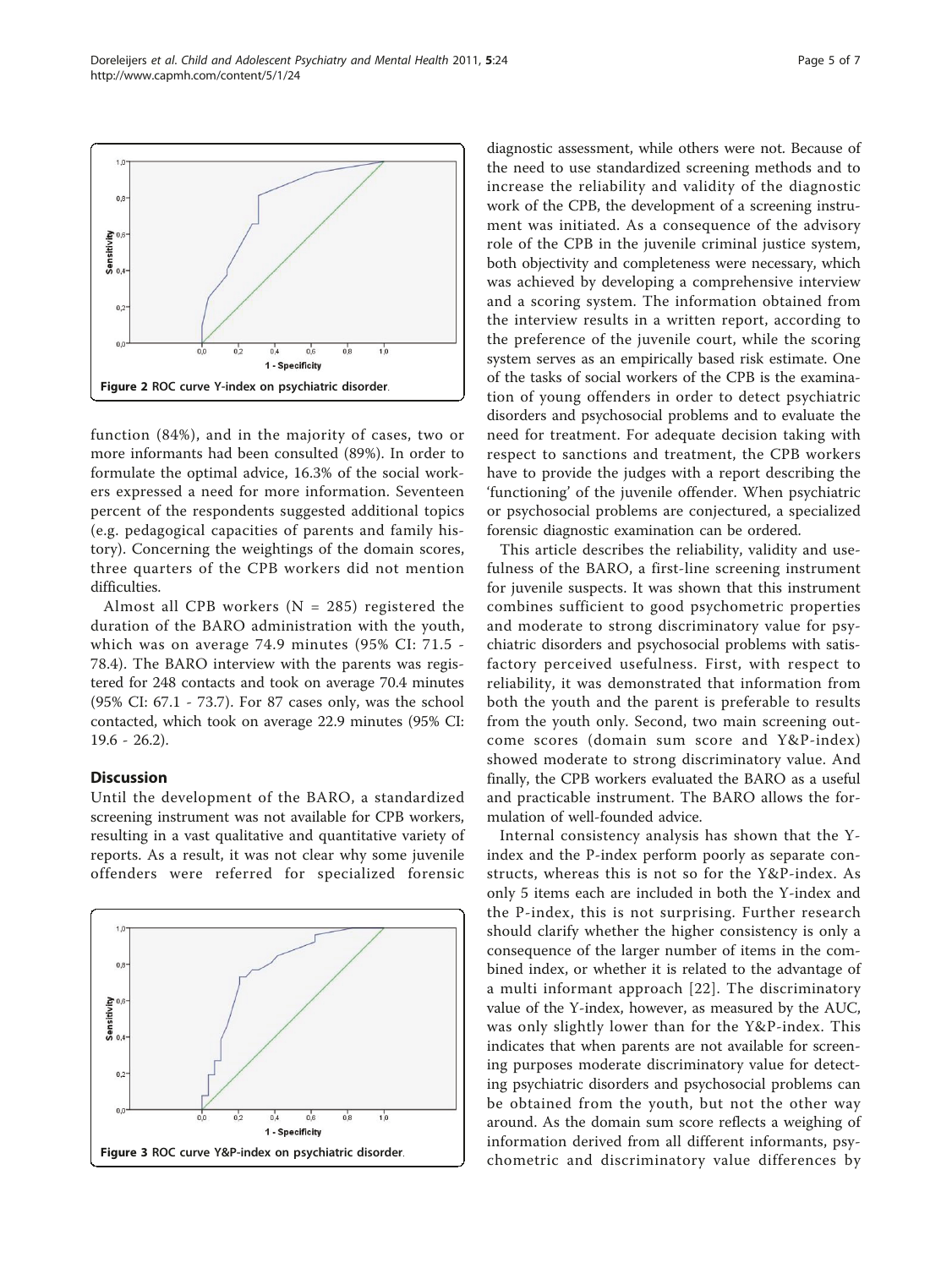<span id="page-5-0"></span>informants could not be investigated. Future research should focus on this area, because it may help to reduce the amount of information requested from each person, and subsequently the duration and personnel costs of the investigation. Both the domain score sheet and the Y&P-index questions have shown strong discriminatory value. However, it may not be concluded that the Y&Pindex is useful as a solitary index, as these index questions were embedded in the complete interview. Hence, it is not clear to what extent the scoring of the Y&Pindex items has been influenced accordingly.

Although the psychometric properties and the perceived usefulness of the instrument was considered sufficient to good, a few considerations must be taken into account. First, as it is not known how long a traditional CPB assessment took in the past, it was not possible to compare the duration of BARO administration. In the past, it was neither practice to interview youth and parents separately, nor to interview third party informants. The additional travelling time in particular might have increased the total duration of the assessment. Further adaptations that help to increase the perceived usefulness of the instrument should be considered: (1) qualitative research should investigate whether the BARO content can be reduced (e.g. through telephone interviewing of third party informants), (2) making an electronic BARO version may be helpful, which has been done for the Finnish BARO. Second, in the last decade there has been a major - politically induced - shift in the Dutch juvenile criminal law system from protection of the development of the juvenile offender to protection of society. This also includes a change of focus of screening instruments used by agencies within the criminal justice system. Recent BARO investigations in the Netherlands have shown that the BARO is only of moderate predictive value for reoffending [[23\]](#page-6-0). More research is recommended. Third, rates of offenders living with (at least one of) their biological parents and school attendance were high, whereas rates of a child protection measure or admission to an inpatient service were low. Because it was not known whether these offenders were convicted of their crime, this research was not able to compare suspects to convicted offenders. Future research should focus on this question. Future research should also look into subgroups of juvenile offenders (e.g. gender, ethnic background, mental retardation, specific psychiatric disorders) in more detail. Due to the small sample this was not possible. Fourth, the interrater reliability between CPB workers could not be investigated. Because of the judicial procedure the subjects were involved in, ethical issues did not allow videotaping interviews by CPB workers.

This study has provided evidence that the BARO is a very promising screening instrument for identifying arrested youth at risk for psychiatric disorders and psychosocial problems among adolescents referred to the CPB. As psychiatric disorders occur frequently among delinquent youth, and as it has been demonstrated that these problems frequently go unnoticed, the clinical impact of this finding may not be underestimated [6,[11](#page-6-0)]. Standardized screening may not only bear great impact on the psychosocial well-being of the children and their families through referral to adequate intervention and treatment, but it may also be cost-effective and prevent further antisocial behaviour. These latter aspects, however, need to be investigated in future.

#### Acknowledgements

The article processing charge (APC) of this manuscript has been funded by the Deutsche Forschungsgemeinschaft (DFG).

#### Author details

<sup>1</sup>Department of Child and Adolescent Psychiatry, VU University Medical Center Amsterdam, The Netherlands. <sup>2</sup> Faculty of Law, Leiden University, The Netherlands. <sup>3</sup>Department of Psychology, University of Maastricht, Maastricht, The Netherlands. <sup>4</sup>Department of Child and Adolescent Psychiatry, Leiden University Medical Center, Leiden, The Netherlands.

#### Authors' contributions

TD was responsible for the research project. EvL carried out the statistical analyses. RV was co writer of the paper and performed the ROC analyses. CB was co writer and performed all editorial revisions. All authors read and approved the final manuscript.

#### Competing interests

The authors declare that they have no competing interests.

#### Received: 23 March 2011 Accepted: 29 June 2011 Published: 29 June 2011

#### References

- 1. Van der Laan AM, Blom M, Tollenaar N, Kea R: Trends in de geregistreerde jeugdcriminaliteit onder 12- tot en met 24-jarigen in de periode 1996-2007 Bevindingen uit de Monitor Jeugdcriminaliteit 2009 [Trends in recorded youth crime among 12 - to 24-year-olds in the period 1996-2007 Findings from the Juvenile Crime Monitor 2009] Den Haag: Wetenschappelijk Onderzoek- en Documentatiecentrum; 2010.
- 2. Doreleijers Th AH, Bijl B, van der Veldt MC, van Loosbroek E: BARO: standaardisering en protocollering Basisonderzoek strafzaken Raad voor de Kinderbescherming [BARO: standardization and protocolling of basic research in criminal proceedings for the Child Protection Board] Utrecht: Raad voor de Kinderbescherming; 1999.
- 3. Moffitt TE, Caspi A: [Childhood predictors differentiate life-course](http://www.ncbi.nlm.nih.gov/pubmed/21776589?dopt=Abstract) [persistent and adolescence-limited antisocial pathways among males](http://www.ncbi.nlm.nih.gov/pubmed/21776589?dopt=Abstract) [and females.](http://www.ncbi.nlm.nih.gov/pubmed/21776589?dopt=Abstract) Development & Psychopathology 2001, 13(2):355-75.
- 4. Fergusson DM, Lynskey MT, Horwood LJ: [Factors associated with](http://www.ncbi.nlm.nih.gov/pubmed/8956083?dopt=Abstract) [continuity and changes in disruptive behavior patterns between](http://www.ncbi.nlm.nih.gov/pubmed/8956083?dopt=Abstract) [childhood and adolescence.](http://www.ncbi.nlm.nih.gov/pubmed/8956083?dopt=Abstract) Journal of Abnormal Child Psychology 1996, 24(5):533-553.
- 5. Moffitt TE: Adolescence-limited and life-course-persistent antisocial behavior: a developmental taxonomy. Psychology Review 1993, 100(4):674-701.
- 6. Vermeiren R: [Psychopathology and delinquency in adolescents: a](http://www.ncbi.nlm.nih.gov/pubmed/12573673?dopt=Abstract) [descriptive and developmental perspective.](http://www.ncbi.nlm.nih.gov/pubmed/12573673?dopt=Abstract) Clinical Psychology Review 2003, 23(2):277-318.
- 7. Vermeiren R, Schwab-Stone M, Ruchkin V, de Clippele A, Deboutte D: [Predicting recidivism in delinquent adolescents from psychological and](http://www.ncbi.nlm.nih.gov/pubmed/11893993?dopt=Abstract) [psychiatric assessment.](http://www.ncbi.nlm.nih.gov/pubmed/11893993?dopt=Abstract) Comprehensive Psychiatry 2002, 43(2):142-149.
- 8. Cottle CC, Lee RJ, Heilbrun K: The Prediction of Criminal Recidivism in Juveniles. Criminal Justice and Behavior 2001, 22:5-22.